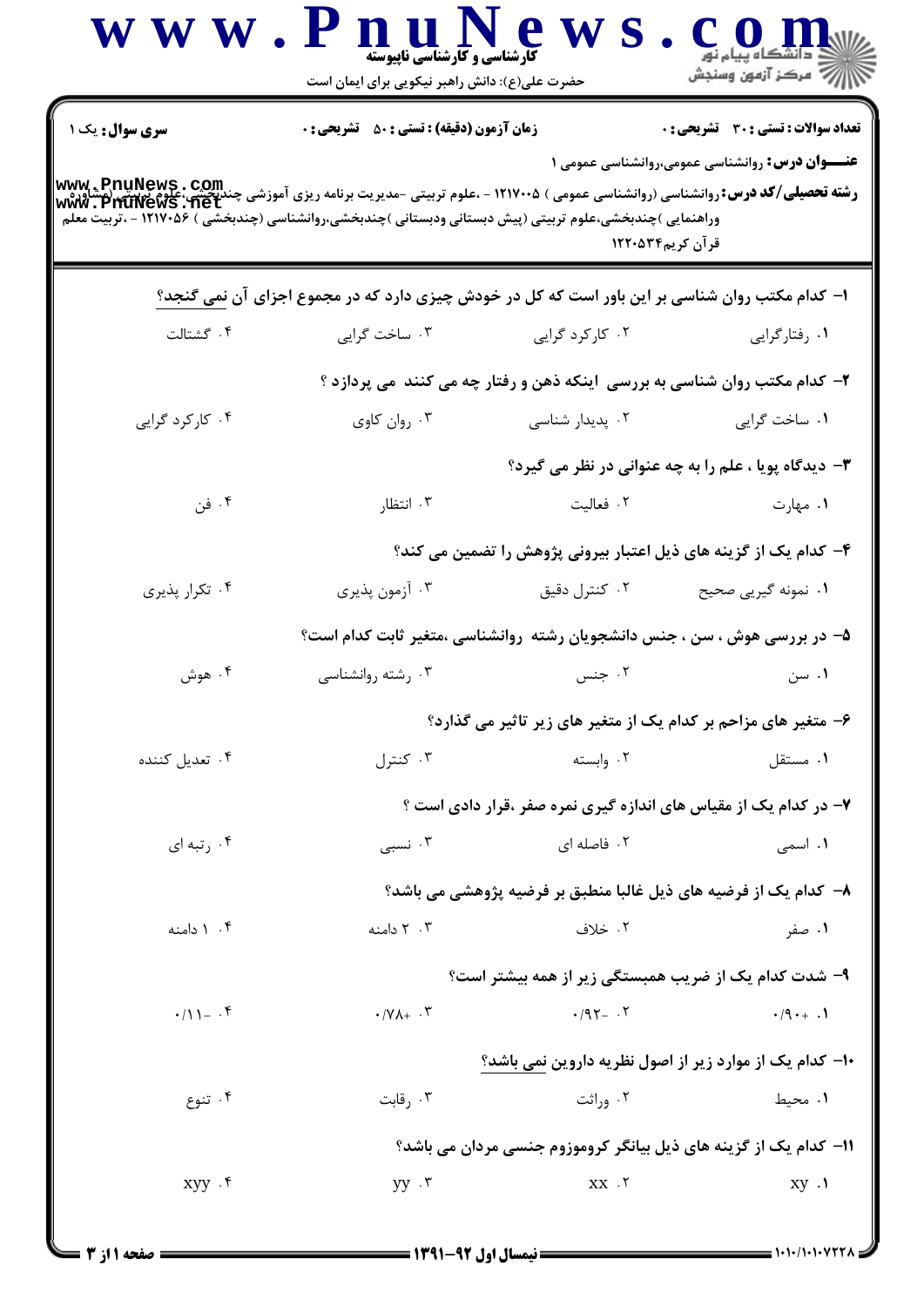|                        | حضرت علی(ع): دانش راهبر نیکویی برای ایمان است                                                                                                                                                                                                                                   |                                                                                 | ڪ دانشڪاه پيام نور<br>  77 مرکز آزمون وسنڊش            |  |
|------------------------|---------------------------------------------------------------------------------------------------------------------------------------------------------------------------------------------------------------------------------------------------------------------------------|---------------------------------------------------------------------------------|--------------------------------------------------------|--|
| <b>سری سوال : ۱ یک</b> | <b>زمان آزمون (دقیقه) : تستی : 50 ٪ تشریحی : 0</b>                                                                                                                                                                                                                              |                                                                                 | <b>تعداد سوالات : تستی : 30 ٪ تشریحی : 0</b>           |  |
|                        | <b>رشته تحصیلی/کد درس: روانشناسی (روانشناسی عمومی ) ۱۲۱۷۰۰۵ - ،علوم تربیتی -مدیریت برنامه ریزی آموزشی چندبخشی،علوم ترپیتی(مشاوره<br/><b>www . PhuNews . het</b></b><br>وراهنمایی )چندبخشی،علوم تربیتی (پیش دبستانی ودبستانی )چندبخشی،روانشناسی (چندبخشی ) ۱۲۱۷۰۵۶ - ،تربیت معلم | قرآن کریم۱۲۲۰۵۳۴                                                                | <b>عنـــوان درس:</b> روانشناسی عمومی،روانشناسی عمومی ۱ |  |
|                        |                                                                                                                                                                                                                                                                                 | <b>۱۲</b> - دستگاه سمپاتیک جزء کدام دستگاه عصبی می باشد؟                        |                                                        |  |
| ۰۴ نخاعی               | ۰۳ تنی                                                                                                                                                                                                                                                                          | ۰۲ پیرامونی                                                                     | ۰۱ مرکزی                                               |  |
|                        |                                                                                                                                                                                                                                                                                 | ۱۳- کدام یک از گزینه های ذیل ، مسیر رله کننده اطلاعات حسی به کرتکس مغز می باشد؟ |                                                        |  |
| ۰۴ هيپوکامپ            | ۰۳ تالاموس                                                                                                                                                                                                                                                                      | ۰۲ دستگاه شبکه ای                                                               | ٠١ هيپوتالاس                                           |  |
|                        |                                                                                                                                                                                                                                                                                 | ۱۴– در ابزار هیجانات کدام سیستم مغزی نقش مستقیم دارد؟                           |                                                        |  |
| ۰۴ بادامه              | ۰۳ کرتکس                                                                                                                                                                                                                                                                        | ۰۲ عقده های پایه                                                                | ۱. تالاموس                                             |  |
|                        |                                                                                                                                                                                                                                                                                 | ۱۵– هیپوکامپ در کدام یک از موارد ذیل نقش تعیین کننده ای دارد؟                   |                                                        |  |
| ۰۴ حافظه               | ۰۳ ارسال اطلاعات حسی                                                                                                                                                                                                                                                            | ۰۲ انگیزش                                                                       | ۰۱ يادگيري                                             |  |
|                        |                                                                                                                                                                                                                                                                                 | ۱۶– کاهش کدام یک از انتقال دهنده عصبی ،موجب افسردگی و بی خوابی می شود ؟         |                                                        |  |
| ۰۴ سروتونين            | ۰۳ گابا                                                                                                                                                                                                                                                                         | ۰۲ دو پامين                                                                     | ٠١ نورايي نفرين                                        |  |
|                        |                                                                                                                                                                                                                                                                                 | ۱۷– کدام یک از موارد ذیل بر افزایش قد،وزن و اندازه فیزیکی دلالت دارد؟           |                                                        |  |
| ۰۴ تکامل               | ۰۳ نمو                                                                                                                                                                                                                                                                          | ۰۲ تحول                                                                         | ۰۱ نضج                                                 |  |
|                        | <b>۱۸- از دیدگاه ها ویگهرست ، بزرگسالی میانه چه دامنه سنی را شامل می شود؟</b>                                                                                                                                                                                                   |                                                                                 |                                                        |  |
| ۰۴ تا ۶۰ سالگی         | ۰۳ تا ۶۰ سالگی                                                                                                                                                                                                                                                                  | ۰۲ تا ۹۰ سالگی                                                                  | ۰۱ ۴۵تا۶۰ سالگی                                        |  |
|                        | ۱۹- طبق نظر طرفداران نظریه شناختی مرحله تابعیت اخلاقی چه دامنه سنی را شامل می شود؟                                                                                                                                                                                              |                                                                                 |                                                        |  |
| ۰۴ ۸ تا ۱۴ سالگی       | ۰۳ ۵ تا ۱۲ سالگی                                                                                                                                                                                                                                                                | ۲. ۶ تا ۱۲ سالگی                                                                | ٠١. ٢تا ٩سالگى                                         |  |
|                        |                                                                                                                                                                                                                                                                                 | ۲۰- کدام دانشمند، دوره بلوغ را دوره طوفان و تنش شدید می داند؟                   |                                                        |  |
| ۰۴ اریکسون             | ۰۳ مار گات مید                                                                                                                                                                                                                                                                  | ۰۲ جیمز تانر                                                                    | ۰۱ استانلی هال                                         |  |
|                        |                                                                                                                                                                                                                                                                                 |                                                                                 | <b>۲۱</b> – کیفیت ادراکی صدا به چه عامل بستگی دارد؟    |  |
| ۰۴ درخشندگی            | ۰۳ بسامد                                                                                                                                                                                                                                                                        | ۰۲ طنین                                                                         | ۰۱ شدت                                                 |  |
|                        |                                                                                                                                                                                                                                                                                 |                                                                                 | ٢٢- كدام قسمت زبان به هيچ مزه اي حساس نمي باشد؟        |  |
| ۰۴ ته زبان             | ۰۳ کناره های زبان                                                                                                                                                                                                                                                               | ۰۲ وسط زبان                                                                     | ٠١. نوک زبان                                           |  |

 $= 1.1$   $(1.1.1.0777)$